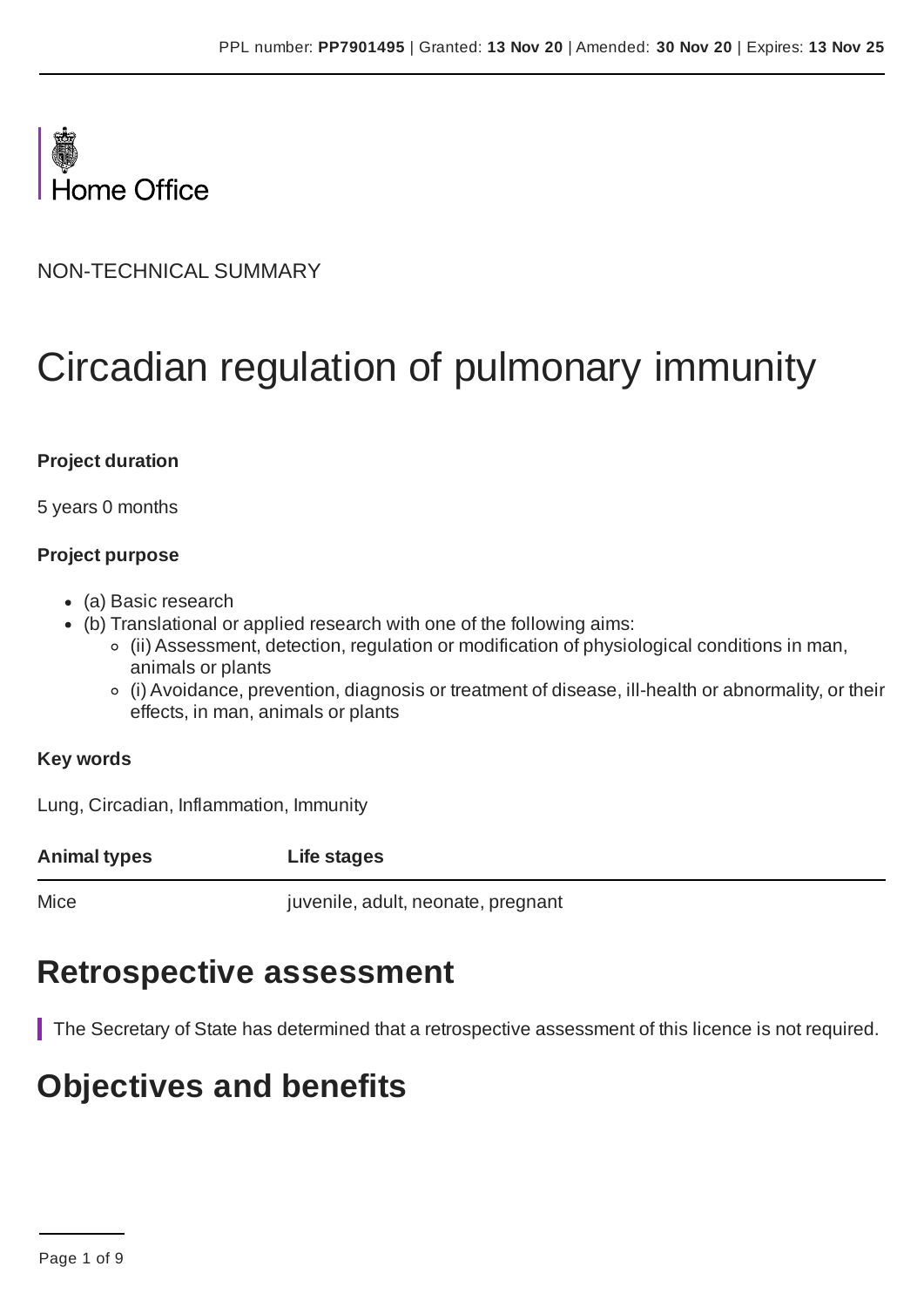#### **Description of the projects objectives, for example the scientific unknowns or clinical or scientific needs it's addressing.**

#### **What's the aim of this project?**

The aim of this project is to understand how the circadian clock interacts with the immune system to regulate how the lung responds when faced with a challenge via a biological agent that causes disease or illness.

**Potential benefits likely to derive from the project, for example how science might be advanced or how humans, animals or the environment might benefit - these could be short-term benefits within the duration of the project or long-term benefits that accrue after the project has finished.**

#### **Why is it important to undertake this work?**

Pulmonary diseases such as asthma and chronic obstructive pulmonary disease (COPD) affect 1 in 5 people in the UK, and prior to the outbreak of COVID-19 in 2020, lung diseases were responsible for more than 700,000 hospital admissions in the UK each year (data from the British Lung Foundation). The symptoms of chronic pulmonary inflammatory diseases, often show daily variation in their occurrence, worsening during the night. Similarly, biomarkers used in the clinics to assess disease severity fluctuate over the course of the 24h day.

The circadian clock is a timing mechanism which synchronises animal physiology to the 24h environment created by the earth rotating on its axis. This biological timer regulates numerous aspects of physiology, including sleep wake cycles, feeding and metabolism, hormone secretion and the immune system. Disruption of the circadian clock is associated with increased prevalence of inflammatory diseases, including pulmonary disorders.

The circadian clock plays a critical role in regulating the normal working of the immune system and ensuring appropriate inflammatory responses are mounted when the system is challenged. This work investigates mechanistic links between the biological timing and immune systems to understand the involvement of the clock in regulating pulmonary physiology. An ultimate goal of these studies is to reveal novel therapeutic targets or improve existing therapeutic regimes to treat pulmonary disease through the use of biological timing (chronotherapy).

#### **What outputs do you think you will see at the end of this project?**

A major output from this project will be an advance in our knowledge regarding circadian control of immune responses within the pulmonary system. More specifically, information generated from these studies will contribute to our understanding of how the circadian timing system affects the development and progression of human pulmonary diseases such as chronic obstructive pulmonary disease (COPD), asthma and pulmonary fibrosis. This information will further our understanding of how circadian disruption (a consequence of rotating shift-work) may impact on lung function in both health and disease. Additionally it is predicted that data generated by studies outlined here will have a positive impact on the diagnosis and treatment of human pulmonary disease. An example here is the implementation of chronotherapy (for example timing therapeutic interventions with the peak of disease symptoms) to treat asthma.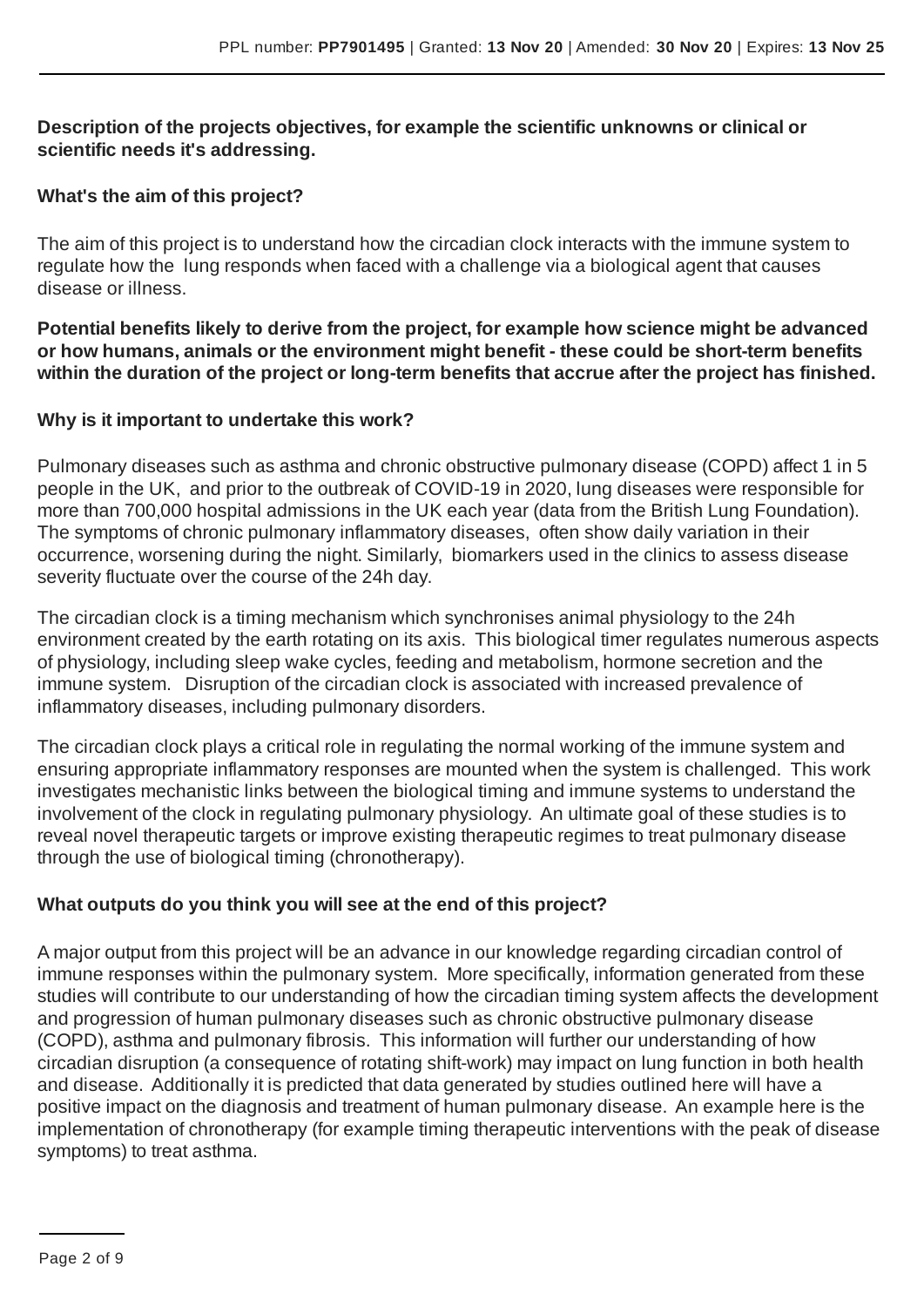In order to maximise these positive benefits, it is essential that information obtained from studies outlined here is disseminated effectively. This will be achieved through: publication in academic journals (reaching basic scientists and clinicians); presentation of data at seminars and conferences (targeted at clinicians and basic scientists); and through public engagement events.

A secondary benefit of this programme of work is the advancement of research methods. This may be in the form of refining or enhancing current methods or through the development of new transgenic mouse lines. Furthermore, the data generated from this project will be made available to other researchers in the scientific community at the earliest appropriate time therefore informing further scientific discovery within our research community.

#### **Who or what will benefit from these outputs, and how?**

**Healthcare sector:** Outputs from this research will be of benefit to the healthcare sector. There is a growing understanding of the importance of considering circadian time in the diagnosis and treatment of pulmonary disease. This work will further develop our knowledge of how the circadian timing system interacts with processes underlying human pulmonary conditions. It is hoped that these studies will promote further incorporation of "clock logic" into clinical practice in the long-term. That may be through standardising the time of day at which a patient's blood or sputum is sampled for a disease biomarker, or through recommending the best time of day at which to take medication.

**Scientific community:** This programme of work will generate new research tools and advance research methods which will be shared with the scientific community (through publications and seminars) in order to benefit scientific discovery worldwide longer term. Although the focus of this project is pulmonary disease, pathologies and processes underlying these diseases are applicable more broadly in the field of immunology. Thus data generated in this project will advance our basic understanding of clock control of immunity and will be of benefit to the wider research community. Data will be disseminated at the earliest opportunity benefitting the scientific community as soon as possible.

**General public:** The importance of the circadian clock and good sleep hygiene for maintenance of health is becoming widely recognised by the general public. Information obtained through this project will be of interest to the general public, including people engaging in shift-work and patients suffering with pulmonary disease. It is becoming more and more evident the disruption of the circadian clock has negative consequences on health. Whilst sometimes circadian disruption cannot be avoided (e.g. shiftworkers), for some individuals small lifestyle changes may have a positive impact on health. In order to engage the general public we will continue to reach out via public engagement events run by the University and charities.

#### **How will you look to maximise the outputs of this work?**

Outputs from this work will be published in highly visible journals targeting a multi-disciplinary audience. The research group has an excellent track record of publishing data in high impact journals read by basic scientists and clinicians. Furthermore, through the use of social media (Twitter) and the establishment press office, we will publicise these publications as widely as possible in order to engage with the general public. In the past, this has led to opportunities to present our research on the radio, television and news websites. We appreciate that it is important to disseminate negative findings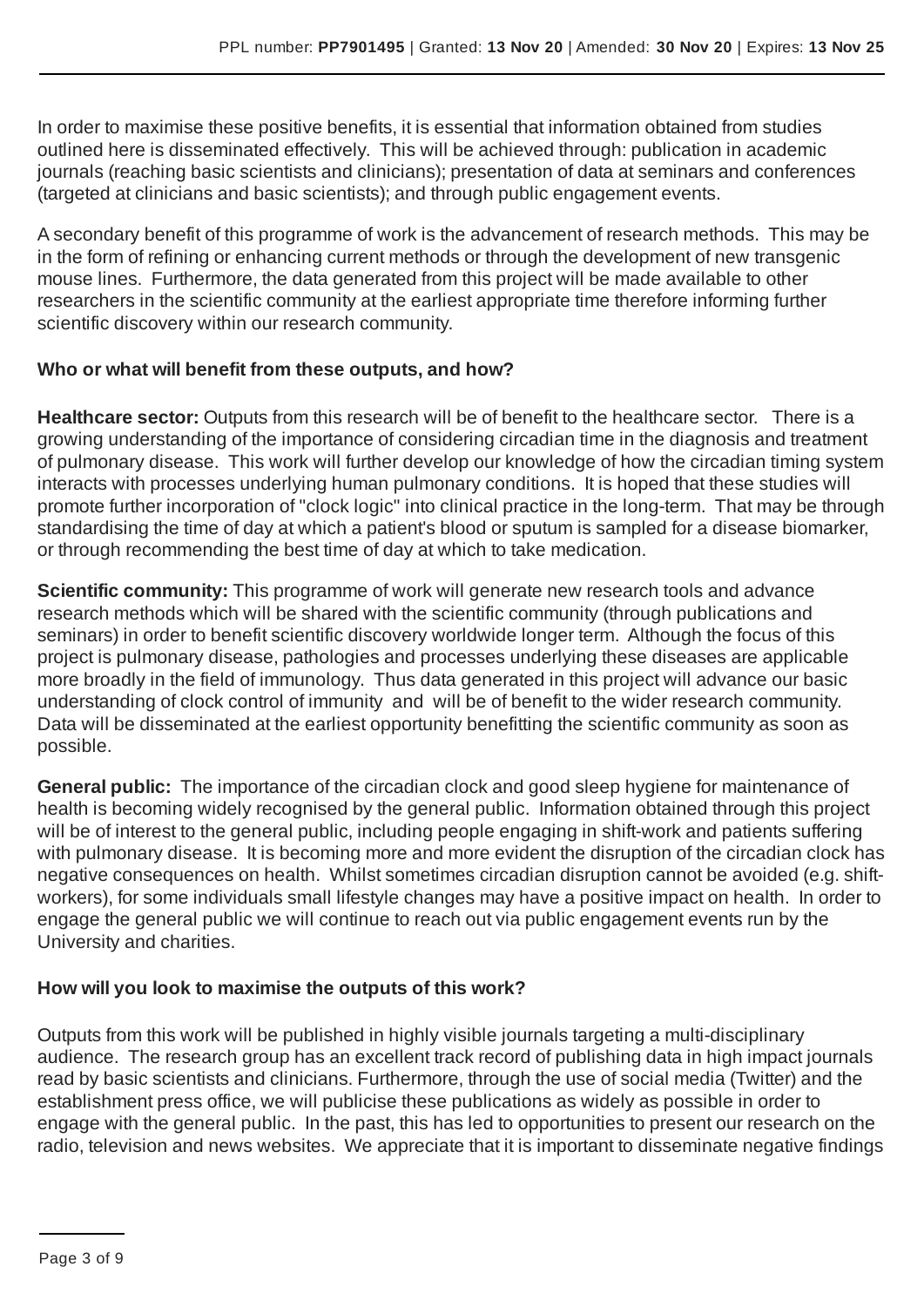to minimise replication of experiments across research institutes. In addition to publication of articles, on going work will be presented at international and national meetings aimed at circadian biologists, immunologists and respiratory clinicians.

To maximise the benefit of our research we will continue to engage with the general public and relevant patient groups through organised events. These activities are important for maintaining public interest in our research and also further developing trust in UK research.

#### **Species and numbers of animals expected to be used**

• Mice: 24 400

# **Predicted harms**

**Typical procedures done to animals, for example injections or surgical procedures, including duration of the experiment and number of procedures.**

#### **Explain why you are using these types of animals and your choice of life stages.**

These studies will utilise juvenile and adult mice, which may be genetically modified. Mice are the most appropriate species for these studies as the systems which we are studying here (the body clock and immune system) are well reproduced between mice and humans.

#### **Typically, what will be done to an animal used in your project?**

Animals may be monitored non-invasively for behaviour under normal or altered environmental conditions (typically for periods lasting 2-6 weeks). These environmental manipulations include changes in the light/dark cycle, changes to the composition of the diet, or changes in timing of food availability. More rarely, animals may undergo physiological monitoring using implanted telemetry devices (requiring a brief surgical procedure) or imaging facilities (under recovery anaesthesia). Rarely repeated imaging may be utilised (up to 8 times in one day). Changes to rhythmic biological signals (such as glucocorticoid hormones, melatonin hormones or microbial metabolites) may be instigated through implantation of hormone pellets under the skin (brief surgical procedure) or through application of antibiotics.

Approximately one third of the animals utilised in this project will undergo a procedure to induce pulmonary inflammation. To instigate pulmonary inflammation one of four approaches will be utilised, each modelling a different human chronic inflammatory disorder. (1) Inflammatory mediators (e.g. lipopolysaccharide - a component of the bacterial cell wall) may be applied acutely (20 minutes) via an aerosol to directly target the lung. (2) Allergic inflammation may be induced via application of a reagent that the animal has previously been sensitised to, such as house dust mite. (3) Fibrosis of the lungs may be induced through brief local application of reagents that cause local lung injury (bleomycin) resulting in tissue remodelling in the longer term (2-4 weeks). In rare instances animals which have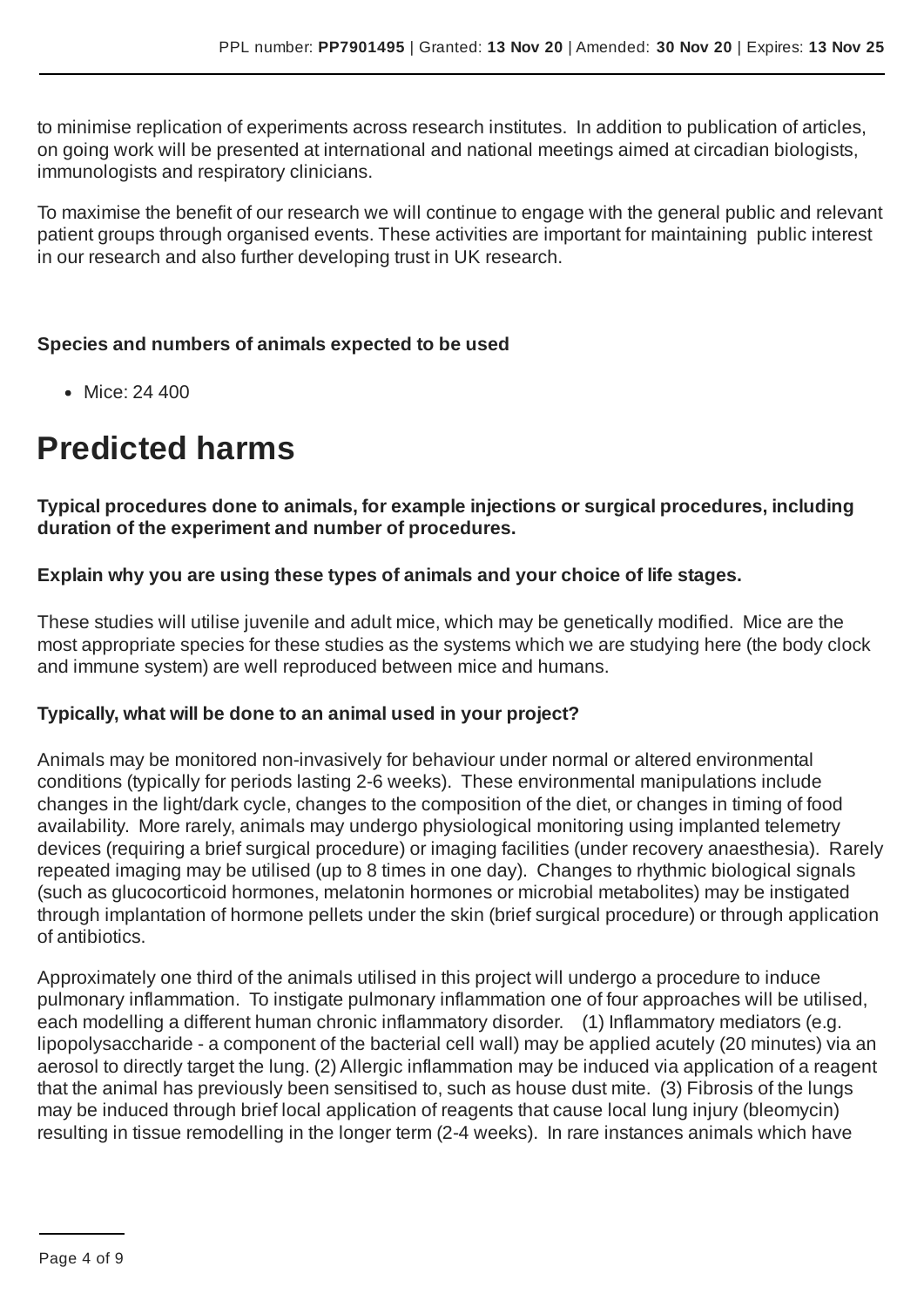developed fibrosis will receive a second inflammatory insult of aerosolised lipopolysaccharide (a bacterial product). (4) Animals may undergo a surgical procedure (under terminal anaesthesia) where the lungs are mechanically ventilated for a period of time. Prior to, or during these four procedures the immune system may be manipulated, this includes the application of reagents to target specific pathways (e.g. through the use of antibodies). On rare occasions the immune system may be manipulated further through irradiation to deplete host haematopoietic cells before replacement with donor cells. Additionally, reagents may be administered which target the clock or the immune system to establish their effects on inflammatory processes.

Animals utilised in these models of lung inflammation may be assessed using *in vivo* imaging, collection of small volume blood samples and/or assessment of respiratory mechanics (under terminal anaesthesia).

In addition to these procedures, mice will be used in this project for breeding, and for provision of cells and tissues for *ex vivo* studies.

#### **What are the expected impacts and/or adverse effects for the animals during your project?**

Animals may experience mild adverse effects such as temporary stress or brief pain and discomfort. Temporary stress may be induced by a brief period of restraint (e.g. in order to administer an injection) or alterations in their housing environment (e.g. single housing or alteration of the light cycle). Mice may experience a brief period of pain and discomfort in response to dosing (e.g. injection or intra-nasal dosing) or blood sampling, or following surgical intervention to implant a telemetry device or hormone pellet. In these instances the stress and discomfort will be transient.

Weight loss may occur after manipulation of the diet (either through altered timing of food availability or altered composition). Weight loss will be transient and will either reverse and return to the starting level as the animal fully adjusts to a new regime (e.g. food available only during the daytime) or may stabilise below the starting level if the total amount of food available is reduced. Furthermore, administration of antibiotics in the drinking water and irradiation protocols may results in transient weight loss.

Acute models of pulmonary inflammation are associated with transient discomfort and stress due to application of inflammatory reagents and may result in brief periods of mild respiratory distress. The chronic models of pulmonary inflammation (allergic inflammation and fibrosis) may also be associated with longer periods of mild respiratory distress (hours), transient weight loss and occasionally loss of condition.

#### **Expected severity categories and the proportion of animals in each category, per species.**

#### **What are the expected severities and the proportion of animals in each category (per animal type)?**

The studies outlined in this project will result in a cumulative impact to the animals that are subthreshold to mild (approximately 60 percent) or moderate (approximately 40 percent) severity rating.

#### **What will happen to animals at the end of this project?**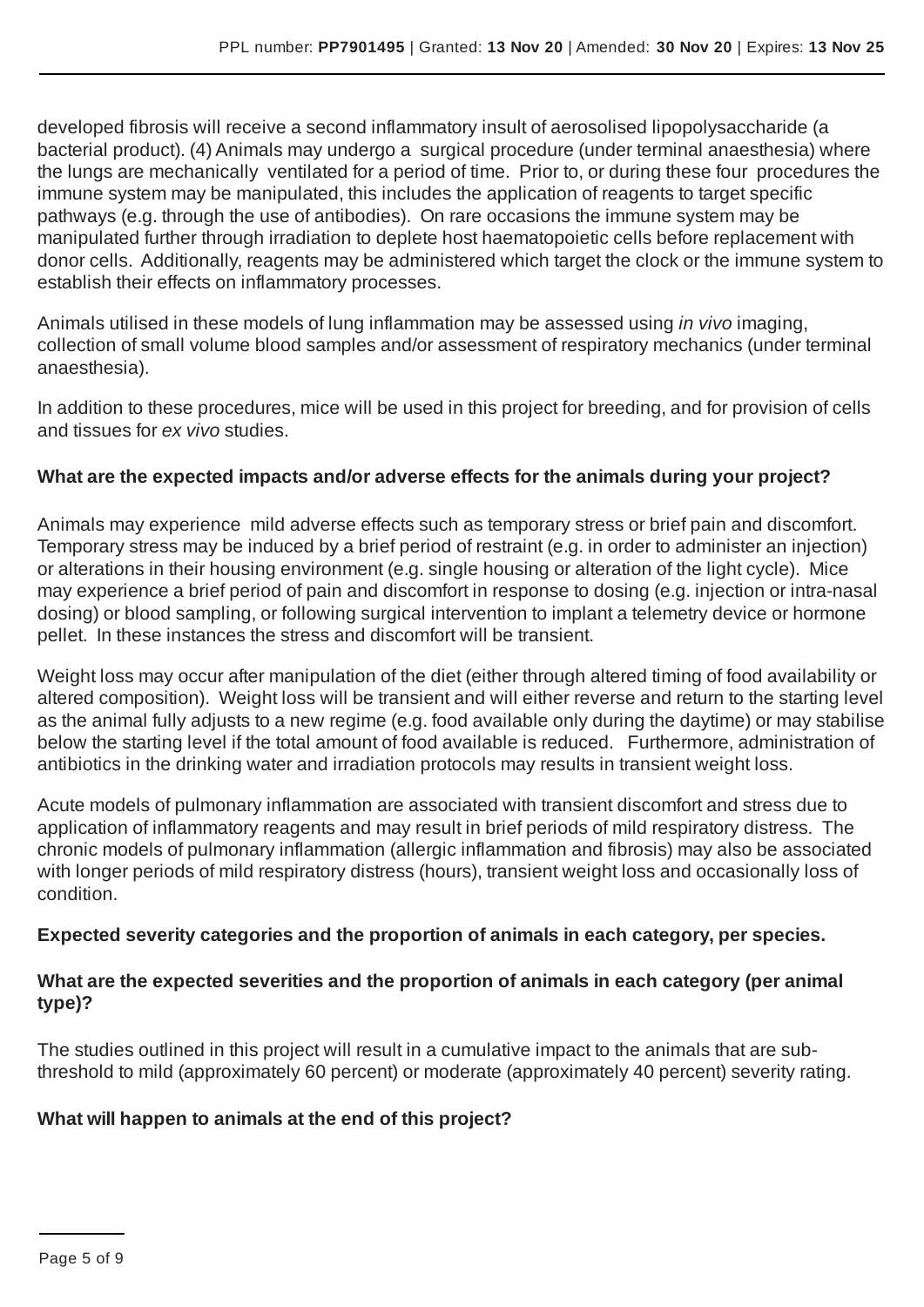- Killed
- Used in other projects

# **Replacement**

#### **State what non-animal alternatives are available in this field, which alternatives you have considered and why they cannot be used for this purpose.**

#### **Why do you need to use animals to achieve the aim of your project?**

In the context of organ-level inflammation, it is currently not yet possible to replicate the complex multicell environment underpinning disease. Thus, *in vitro* cellular models and *in silico* models have limited application as a replacement for studies of pulmonary inflammation. In order to study complex interactions between the circadian timing system and immune responses occuring in the lung, mouse models are the most appropriate approach.

#### **Which non-animal alternatives did you consider for use in this project?**

*In vitro* approaches include the use of single-type cell lines or co-culture systems (where two or more relevant cell types are studied together). We utilise these methods to inform the direction of animal studies. *In vitro* assays can be used to test how genetic or pharmacological interventions alter the function of the cell intrinsic clock and/or regulation of inflammatory processes. For example, *in vitro* assays using cell lines or primary cells allow us to first test a diverse range of potential therapeutic interventions and identify a small number of candidate molecules with the most potential for subsequent use *in vivo*. However these approaches cannot replicate the complex environment of the lung and cannot replace the use of animals.

#### **Why were they not suitable?**

We have successfully utilised cell lines (such as Human Bronchial Epithelial Cells) to examine circadian control of inflammatory responses. Furthermore, on going projects in the laboratory involve exploring the potential of various cell lines in monoculture or co-culture to help address our research questions. However, it is critical that any cell lines utilised are circadian rhythmic. Our experience here however, is that cultured cell lines are often non-rhythmic, in contrast to the situation *in vivo* where they may be rhythmic. This may be an artefact of multiple passages of cell lines, or due to the absence of other signals (hormones or cytokines) that these cells would normally be exposed to *in vivo*. Thus their use is somewhat limited. Furthermore, *in vitro* assays cannot adequately model the complete array of inflammatory responses or address how systemic timing signals may modify these responses.

# **Reduction**

**Explain how the numbers of animals for this project were determined. Describe steps that have been taken to reduce animal numbers, and principles used to design studies. Describe practices**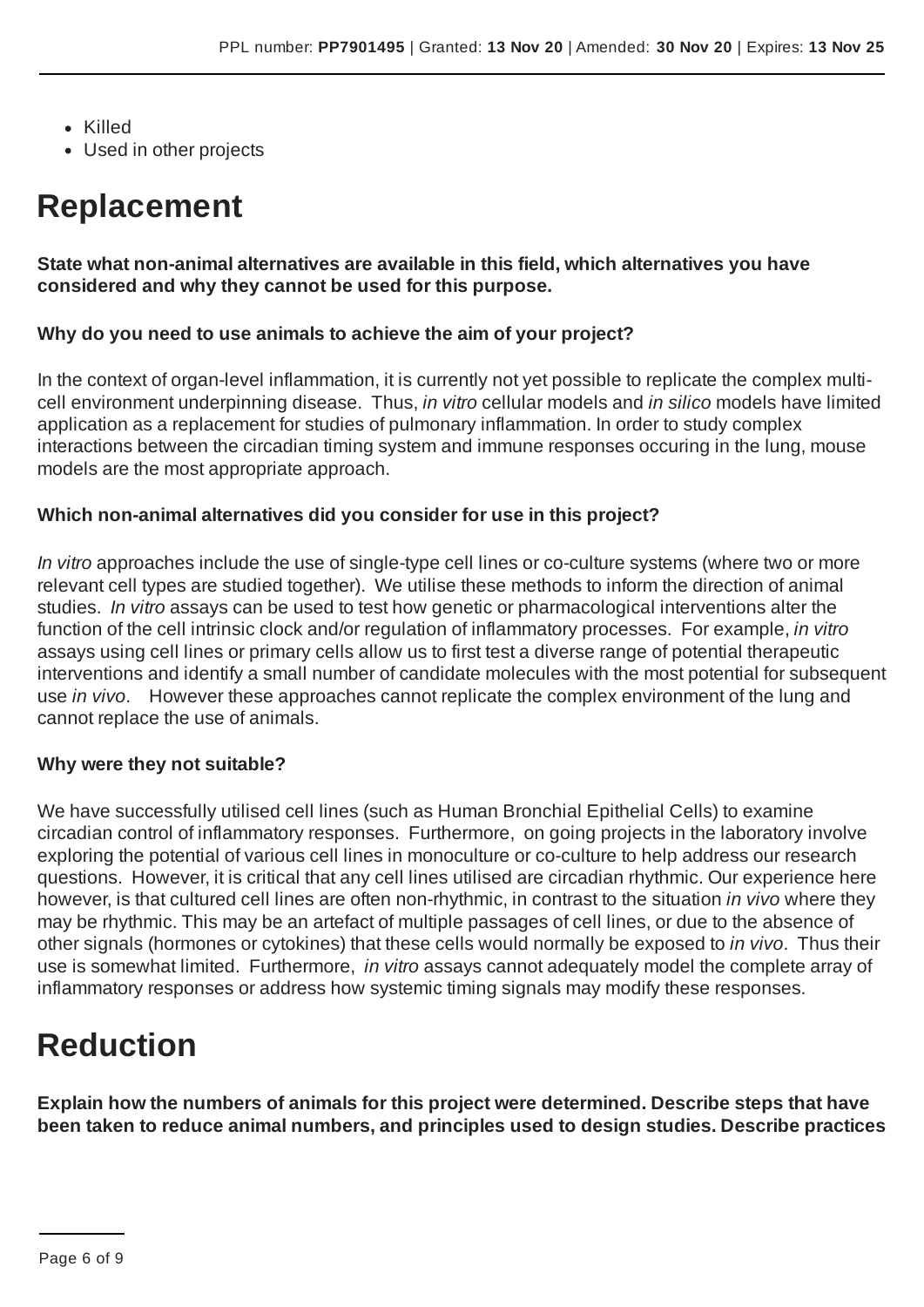#### **that are used throughout the project to minimise numbers consistent with scientific objectives, if any. These may include e.g. pilot studies, computer modelling, sharing of tissue and reuse.**

#### **How have you estimated the numbers of animals you will use?**

Our grouping has extensive experience with the methodologies and approaches outlined here and of running projects of a similar scope. Consequently, estimates of animal numbers are based firstly on previous experience with the models to be utilised and the types of data generated, and secondly with careful consideration of the experimental design.

#### **What steps did you take during the experimental design phase to reduce the number of animals being used in this project?**

Throughout the duration of this licence, we will carefully consider the design of each experiment. As the project develops, and we build up further data sets, we will utilise this information to further refine the experimental design. When considering the design of experiments underpinning this project we have consulted with statisticians to gain specialist advice on the types of experiments that will be undertaken and the nature of the datasets that will be collected. We will continue to do this as the work develops. We will be utilising purpose written software (such as the NC3Rs Experimental Design Assistant) to further support experimental planning and randomisation and blinding.

#### **What measures, apart from good experimental design, will you use to optimise the number of animals you plan to use in your project?**

Throughout this project we will continue to strive to optimise animal use wherever possible. This starts with efficient breeding of transgenic mouse lines, achieved through close monitoring of colonies which is facilitated by the use of specialist colony management software and effective communication between our laboratories and technical staff managing the colonies. We aim to minimise numbers of animals bred whilst still achieving adequately powered, age and sex-matched groups of experimental animals. When individual projects have been completed and data is being prepared for publication, breeding of relevant mouse strains will be minimised until a suitable time to preserve the colony by freezing down gametes.

Pilot studies are utilised to optimise experimental conditions when we are developing new approaches. Where it is appropriate we utilise technologies that permit longitudinal assessments in the same animal. Furthermore, we always look to maximise the amount of data that we can gather from a single sample using the latest technologies to their full capacity (for example using mass cytometry to assess expression of numerous proteins in one individual cell).

At the end of each experiment we carefully consider which tissues to collect with future studies in mind. By building a well archived tissue bank we are able to utilise existing samples in the laboratory to test new protocols or reagents (e.g. new antibodies) without the need to utilise further animals. We also make our banked tissue available to our collaborators.

Through providing our collaborators and the wider scientific community with access to data generated through our studies (through depositing large datasets in online data repositories) we aim to maximise the scientific knowledge than can be obtained from our animal studies.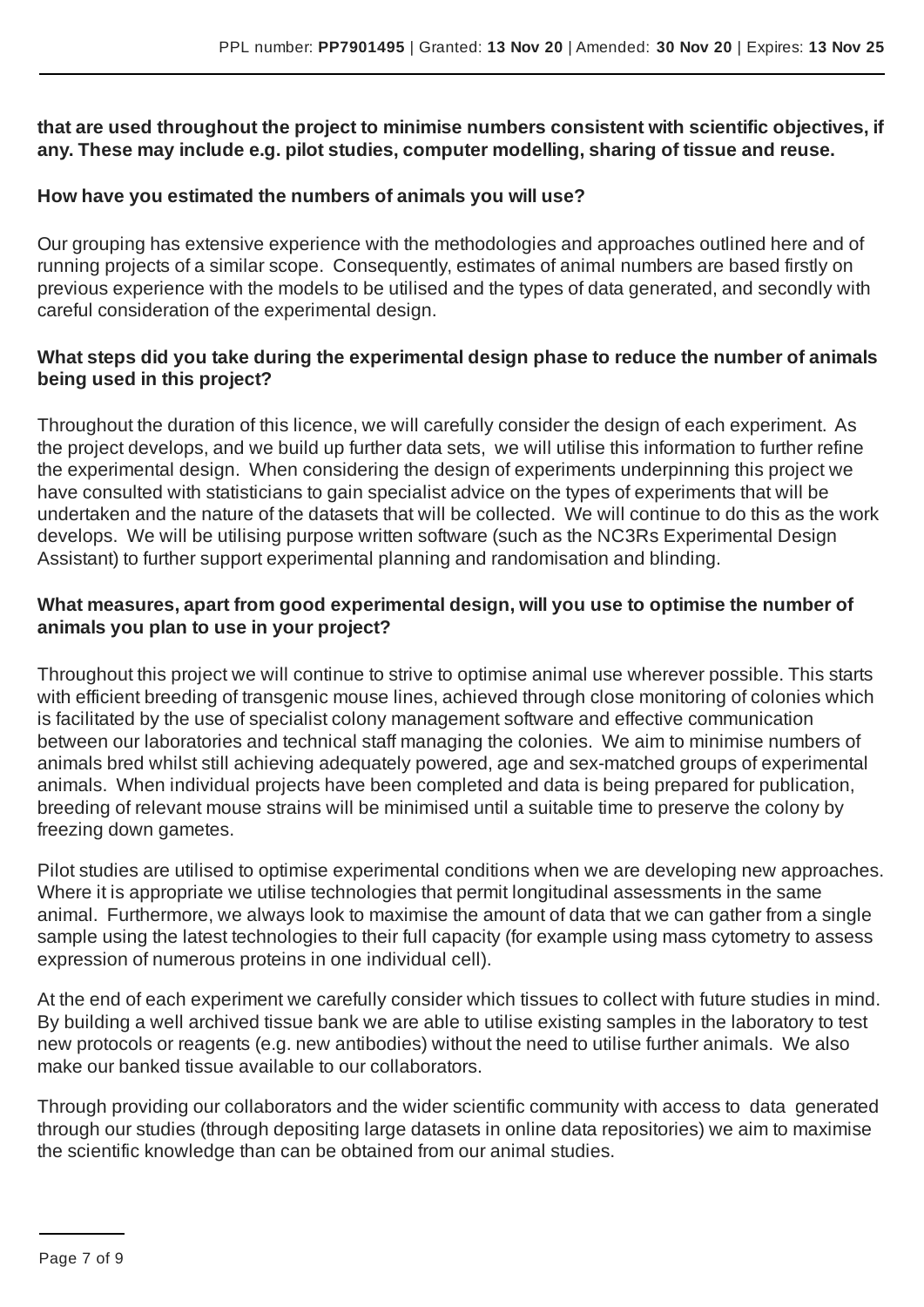# **Refinement**

**Give examples of the specific measures (e.g., increased monitoring, post-operative care, pain management, training of animals) to be taken, in relation to the procedures, to minimise welfare costs (harms) to the animals. Describe the mechanisms in place to take up emerging refinement techniques during the lifetime of the project.**

**Which animal models and methods will you use during this project? Explain why these models and methods cause the least pain, suffering, distress, or lasting harm to the animals.**

A substantial proportion of the methods that we will use in the project are non-invasive and involve environmental manipulations to study effects on circadian physiology and/or immunity. This includes manipulation of the lighting, meal composition or meal timing. These processes themselves are unlikely to cause suffering or distress. On occasion these manipulations may require animals to be single housed, to minimise potential distress in this situation, where possible we will supply mice with environmental enrichment (e.g. plastic tubes, plastic igloos, wooden logs or nestlets). Some animals may be subject to a brief surgical procedure to implant a telemetry device or hormone pellet. We have significantly refined our approach to glucocorticoid hormone replacement by establishing in previous studies that it is not necessary to surgically remove the adrenal glands (the major source of these hormones) prior to pellet implantation. This has reduced requirements for surgical intervention and improved recovery times.

Where we seek to administer reagents to experimental animals we utilise the most refined route of administration possible. For example, we routinely administer antibiotics in the drinking water rather than through oral gavage. Furthermore we always seek to minimise the numbers of doses of a treatment in order to achieve our objective, this may involve pilot studies to identify an optimal dosing regime.

This project involves the use of models of pulmonary inflammation. We chose to use the most refined models available to address our experimental objectives. For example in order to establish a local acute inflammation within the lung, we utilise aerosolised administration of lipopolysaccharide (a component of the bacterial cell wall) rather than dosing with bacteria itself (e.g. Streptococcus pneumoniae, which induces a more profound inflammation which can rapidly spread to the periphery). Other models we utilise include administration of a chemical to the lungs which causes local tissue damage and scaring, which has been optimised in terms of dosing route, dosage and time postadministration in order to induce a robust and consistent response whilst causing the least harm and suffering to experimental animals. Models of allergic inflammation utilised in this licence are relatively mild with the period of lung inflammation an animal experiences being minimised as much as possible whilst not compromising experimental aims. Further, assessment of respiratory mechanics in these models is performed utilising *in vivo* approaches which generates the most robust and reliable data and is performed under terminal anaesthesia.

#### **Why can't you use animals that are less sentient?**

We cannot replace these studies in mice with studies in another species (such as insects or fish) to achieve our objectives, as they lack the complex immune and circadian systems seen in higher order